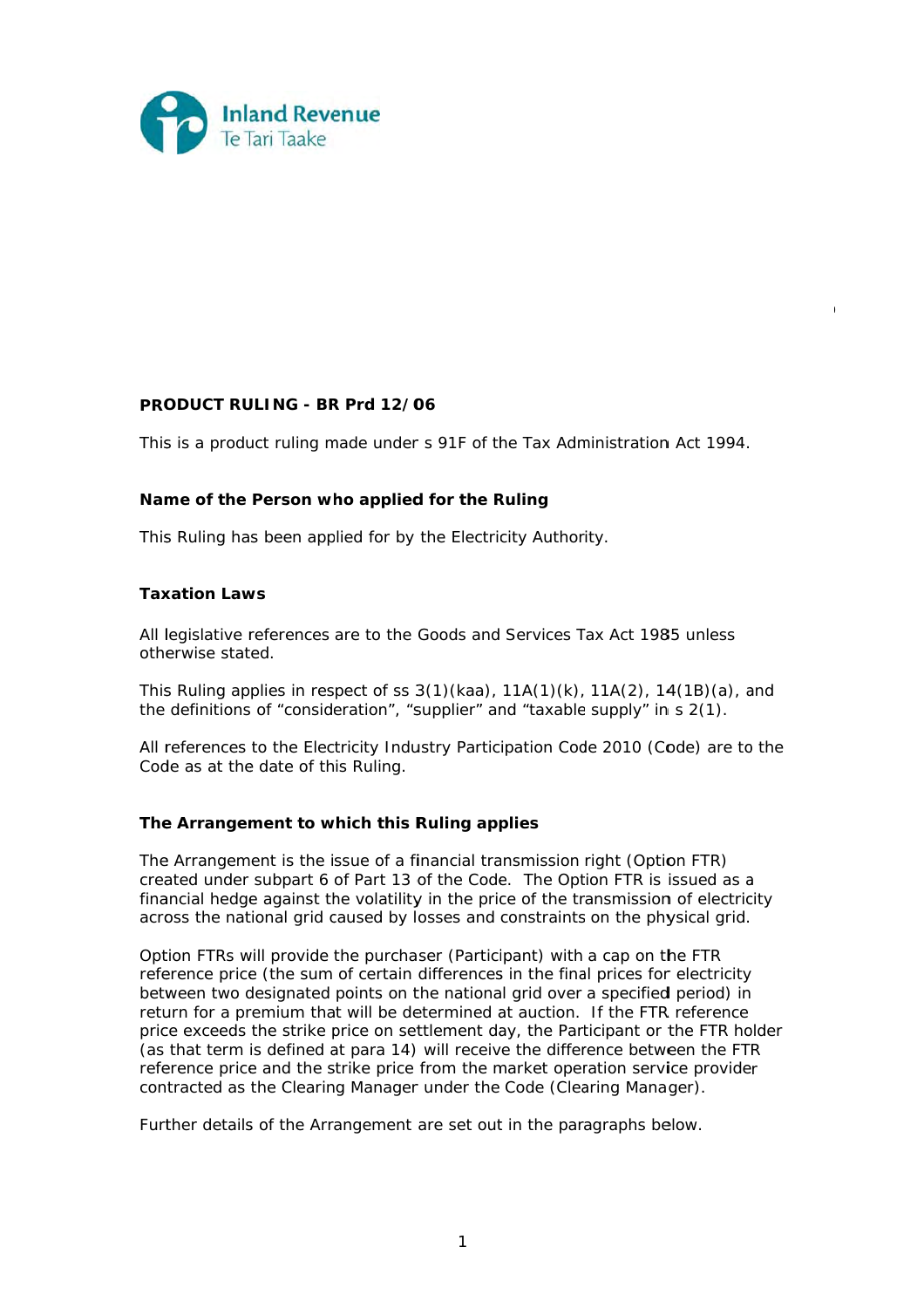# **Locational price risk**

- 1. Sources of electricity generation are often hundreds of kilometres away from electricity consumers. The transmission system used to transport electricity over long distances is subject to:
	- loss of energy (which means more electricity must be generated than is consumed);
	- congestion (where a shortage in the transmission capacity to supply the demand leads to more expensive sources of generation being used to supply electricity demanded); and
	- risk of failure of critical elements (which means generation or demand reduction must be on standby to cover such an event, referred to as "instantaneous reserves").
- 2. These factors can result in large unpredictable price differences across the electricity grid, resulting in "locational price risk".
- 3. Electricity retailers buy electricity on the wholesale market at points of connection on the grid where their customers are located. Generators sell electricity to the market at the location where they generate electricity. As most generators are also retailers, they sell electricity to the wholesale market at different locations from where they buy it.
- 4. Wholesale market prices are volatile and can rise quickly and sharply if certain events occur, such as when transmission cables or power stations are taken out of service (either for faults or maintenance). This can result in large and volatile differences in wholesale market prices across New Zealand, such as between the North and South Islands, or between locations within each island.
- 5. An example of this problem occurs during "dry winters" when low rainfall constrains electricity generation from hydro dams, most of which (and the largest) are in the South Island, such as occurred in 2008. Minimising the use of hydro generation in the South Island requires large volumes of electricity to be "imported" from the North Island, which occurs over the high voltage direct current (HVDC) link between Wellington (Haywards) and Benmore. When the desired volume exceeds the southward capacity of the HVDC link, wholesale market prices in the South Island rise above North Island prices.
- 6. The lack of a secure and low-cost mechanism to manage locational price risk makes electricity retailers unwilling to enter new areas and compete for customers in regions where they do not have generation. This has resulted in some areas having relatively weak retail competition and, possibly, higher retail prices than they would otherwise have.
- 7. Before the introduction of FTRs, generator–retailers minimised their locational price risks by seeking retail customers in regions near to their generation assets. Retailers could also arrange hedge contracts with generators or other market participants. However, they were still likely to be exposed to some locational price risk. Retailers could also seek to arrange a basis swap (swap their locational risk position) with another party, but they may have continued to be exposed to locational price risk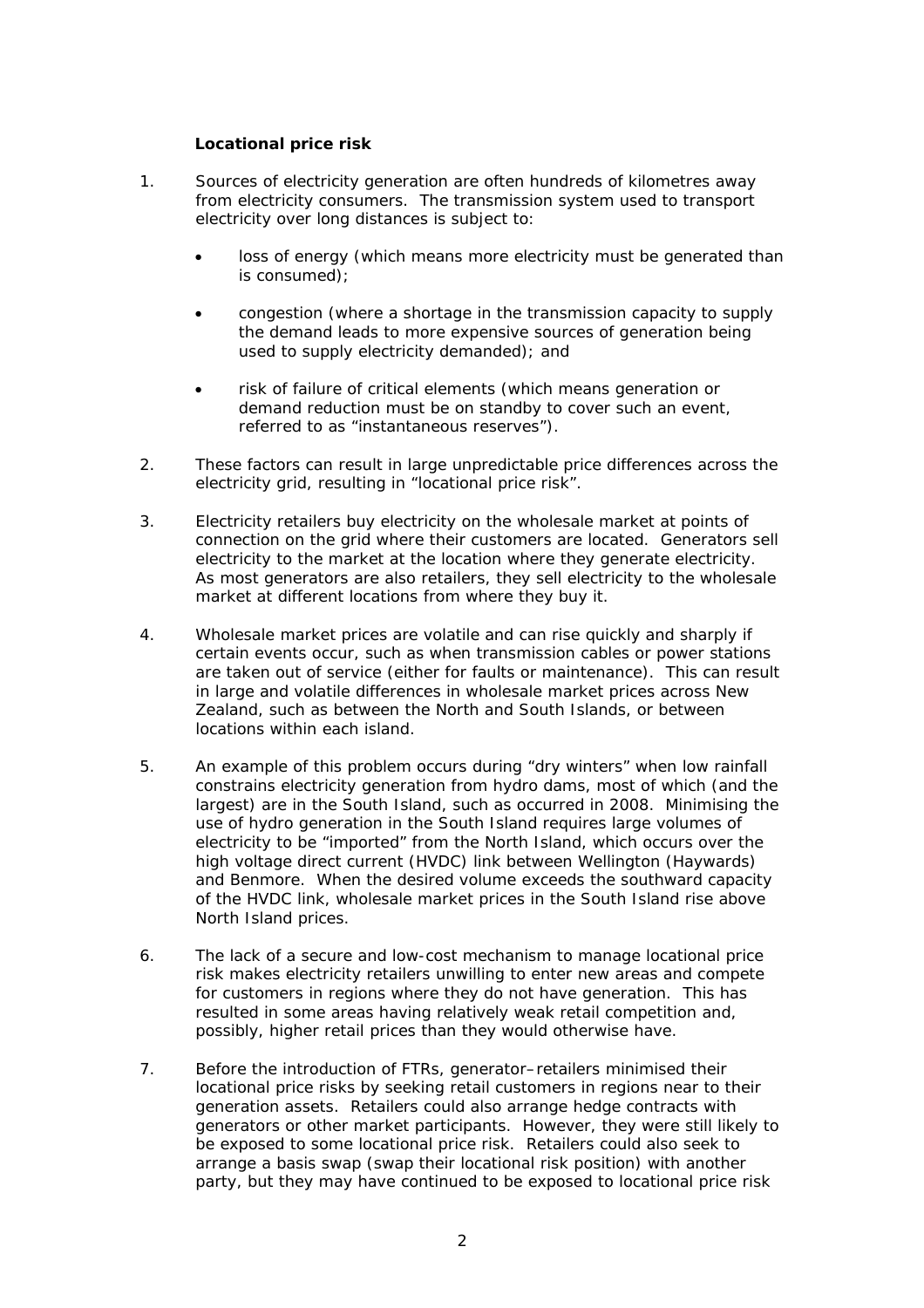if the other party was subject to weak competitive pressure and could alter the price and undermine the benefit of the swap. Sufficient basis swaps may not have been available because local generation in a region often accounts for only a portion of the load served—the rest is served from power imported over the transmission network.

8. Locational price risk was a matter that the Electricity Authority was required to address under s 42 of the Electricity Industry Act 2010 which relevantly provides:

### **42 Specific new matters to be in Code**

- (1) Before the date that is 1 year after this section comes into force [1 November 2011], the Authority must either—
	- (a) have amended the Code so that it includes all the matters described in subsection (2) (the new matters); or
	- (b) to the extent that the Code does not include all the new matters, have delivered to the Minister a report described in subsection (3).
- (2) The new matters are as follows:

…

- (c) mechanisms to help wholesale market participants manage price risks caused by constraints on the national grid:
- 9. In late 2011, the Code was amended to address locational price risk by enabling qualifying participants to purchase FTRs. FTRs are a form of hedge contract for wholesale market participants to cover price risks between two points on the national grid. They are intended to operate as a hedge against the volatile price differences between the half-hourly spot prices of electricity in the North and South Islands that arise and to hedge Participants against additional costs they may incur in the use of the national grid because of physical constraints and energy losses. FTRs will allow electricity traders to manage locational price risk arising from variations in wholesale spot prices between two price points (hubs) on the wholesale electricity market, such as Benmore and Otahuhu. FTRs will provide cover for the full price difference between the two hubs (except where insufficient funding is available to settle the FTRs, in which case a pro–rata scaling of the payment will apply).
- 10. FTRs allow generators to fix the price at which they can deliver electricity to a particular point and allow consumers to remove the risk of price escalations between the point of generation and the point of consumption. To clarify, FTRs hedge against price risk due to transmission effects rather than energy price. By analogy to an industry producing physical goods, FTRs allow the producer or consumer to fix the cost of delivery, and thus the return or cost to them, regardless of actual cartage costs.
- 11. In contrast to standard hedge contracts that are funded by the parties issuing them, FTRs are centrally funded from surplus money accruing in the wholesale electricity market (often called "loss and constraint rentals"). These surpluses arise because prices in the wholesale market reflect the marginal cost of electricity at each point along the national grid. The surplus money in the wholesale market is expected to be broadly sufficient to fund FTRs. However, funding for an FTR is not guaranteed and occasionally because of extreme events the price difference between Otahuhu and Benmore may not be fully covered by the FTR.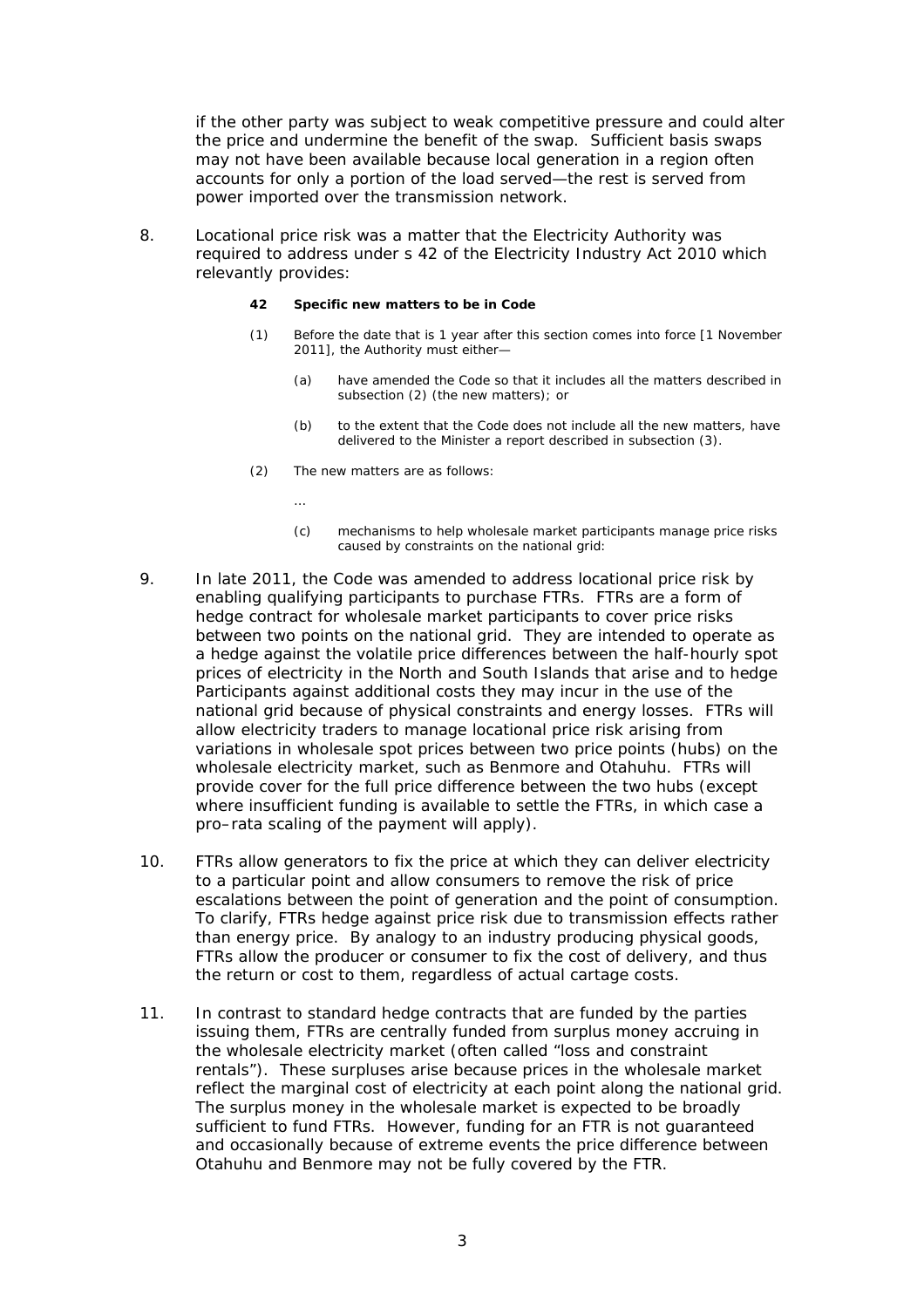12. Ownership of an Option FTR does not entitle the Participant or FTR Holder to any rights for physical delivery of electricity or power.

# **Relevant documents**

- 13. The following documents are relevant to the Arrangement:
	- The Electricity Industry Participation Code 2010; and
	- The FTR Allocation Plan, issued (from time to time) by the FTR Manager under cl 13.238 of the Code and approved by the Electricity Authority under subpart 6 of Part 13 of the Code.

# **Parties to the Arrangement**

- 14. The parties to the Arrangement are the:
	- Electricity Authority;
	- Clearing Manager;
	- FTR Manager;
	- Participant; and
	- FTR Holder (the person registered as the holder of the FTR on the FTR register maintained by the FTR Manager, in the event that the FTR has been assigned in accordance with cl 13.248 of the Code).
- 15. The Electricity Authority is an independent Crown entity responsible for the efficient operation and regulation of the New Zealand electricity market. The Electricity Authority must pursue the statutory objective set out in s 15 of the Electricity Industry Act 2010 to promote competition in, reliable supply by, and the efficient operation of, the electricity industry for the long-term benefit of consumers.
- 16. Energy Clearing House is the current Clearing Manager. Energy Clearing House is a company incorporated under the Companies Act 1993, resident in New Zealand for GST purposes and a "registered person" as that term is defined in s 2(1).
- 17. Energy Market Services (EMS), a division of Transpower New Zealand Limited (Transpower), is the current FTR Manager. EMS is the market operation service provider contracted as FTR Manager under the Code.
- 18. The Electricity Authority appoints the Clearing Manager and the FTR Manager under Part 3 of the Code as market operation service providers. Under cl 3.4 of the Code, the remuneration of a market operation service provider is as agreed between the Electricity Authority and the service provider. Clause 3.4 of the Code provides:

## **3.4 Terms of market operation service provider agreements**

- (1) The remuneration of a market operation service provider is as agreed between the Authority and the market operation service provider.
- (2) The Authority and the market operation service provider may agree on any other terms and conditions, not inconsistent with the functions, rights, powers, and obligations of that market operation service provider under this Code (except parts 6 and 9) and Part 2 and Subpart 1 of Part 4 of the Act.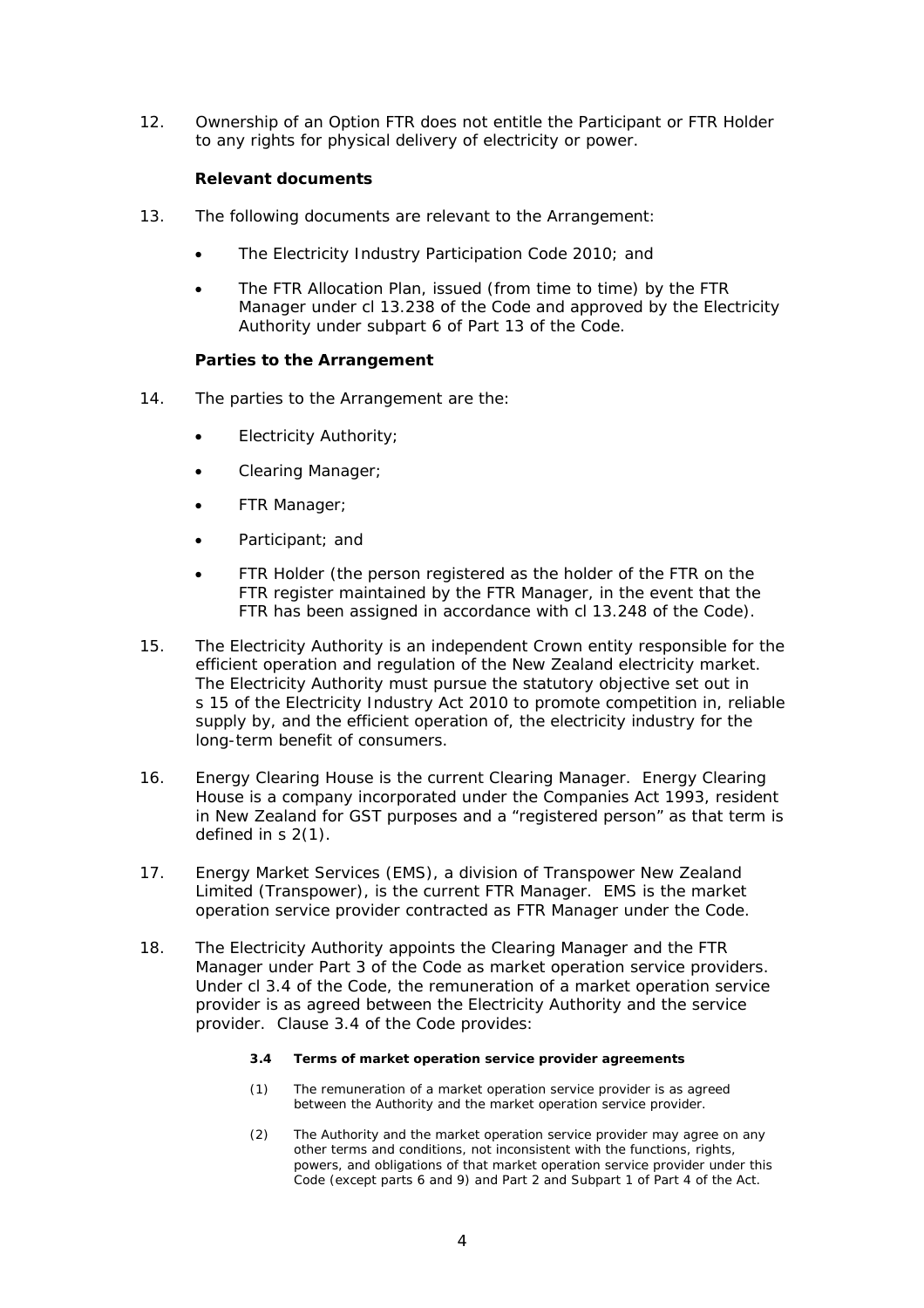# **Option financial transmission rights**

- 19. Option FTRs ("one way" FTRs), will provide the Participant with a cap on the FTR reference price in return for payment of a premium. If the FTR reference price on settlement day exceeds the strike price, the Participant (or the FTR Holder, if the Participant has assigned the FTR in accordance with the Code) will receive the difference between the FTR reference price and the strike price.
- 20. The reference price for FTRs will be the sum of certain differences in final prices for electricity between the relevant hubs over the relevant contract period. For example assuming that the relevant hubs are the nodes at Benmore and Otahuhu:
	- If the final price at both Benmore and Otahuhu is \$60 per megawatt hour (MWh) for every trading period in the contract period, then the FTR reference price will be zero; but
	- If the final price at Benmore is \$40/MWh and the final price at Otahuhu is \$100/MWh for every trading period in the contract period, then the FTR reference price will be \$60/MWh multiplied by the number of trading periods in the contract period. Conversely, if the final price at Benmore is \$100/MWh and the final price at Otahuhu is \$40/MWh for every trading period in the contract period, then the FTR reference price will be zero (as the differences in final prices are all negative \$60/MWh).
- 21. As of the date of this Ruling, Option FTRs will be for multiples of 0.1 MW, and will be issued in respect of a particular billing period (calendar month) or part of a billing period. FTRs may be made available up to two years or more ahead of the billing period to which they relate.
- 22. Option FTRs will require the Clearing Manager in accordance with cl 13.246 of the Code (see para 34), and in respect of the Option FTR contract, to pay the Participant or FTR Holder where the FTR reference price (the sum of certain differences between the final prices for electricity at the two hubs specified in the Option FTR contract—for example, Otahuhu and Benmore—over the specified contract period) is greater than the strike price. No corresponding obligation to make payment arises for the Participant or FTR Holder under the Option FTRs (that is, where the FTR reference price is less than the strike price on a specified date in the future (Settlement Day). The FTR reference price will be calculated in accordance with the formula set out in the contract. Settlement Day is the 20<sup>th</sup> day of the calendar month following the end of the contract period.
- 23. Option FTRs will be auctioned. On the date of entering into the Option FTR contract, Participants will agree to pay the premium determined by the auction.
- 24. The premium will not be payable at the time of the auction; instead, it will be payable at the time payment is required for the billing period in which settlement occurs, and will be included in the invoice issued by the Clearing Manager for the relevant Option FTR (and for any other services that may have been acquired from, or supplied to, the Clearing Manager – such as electricity or ancillary services). If any payment is due to the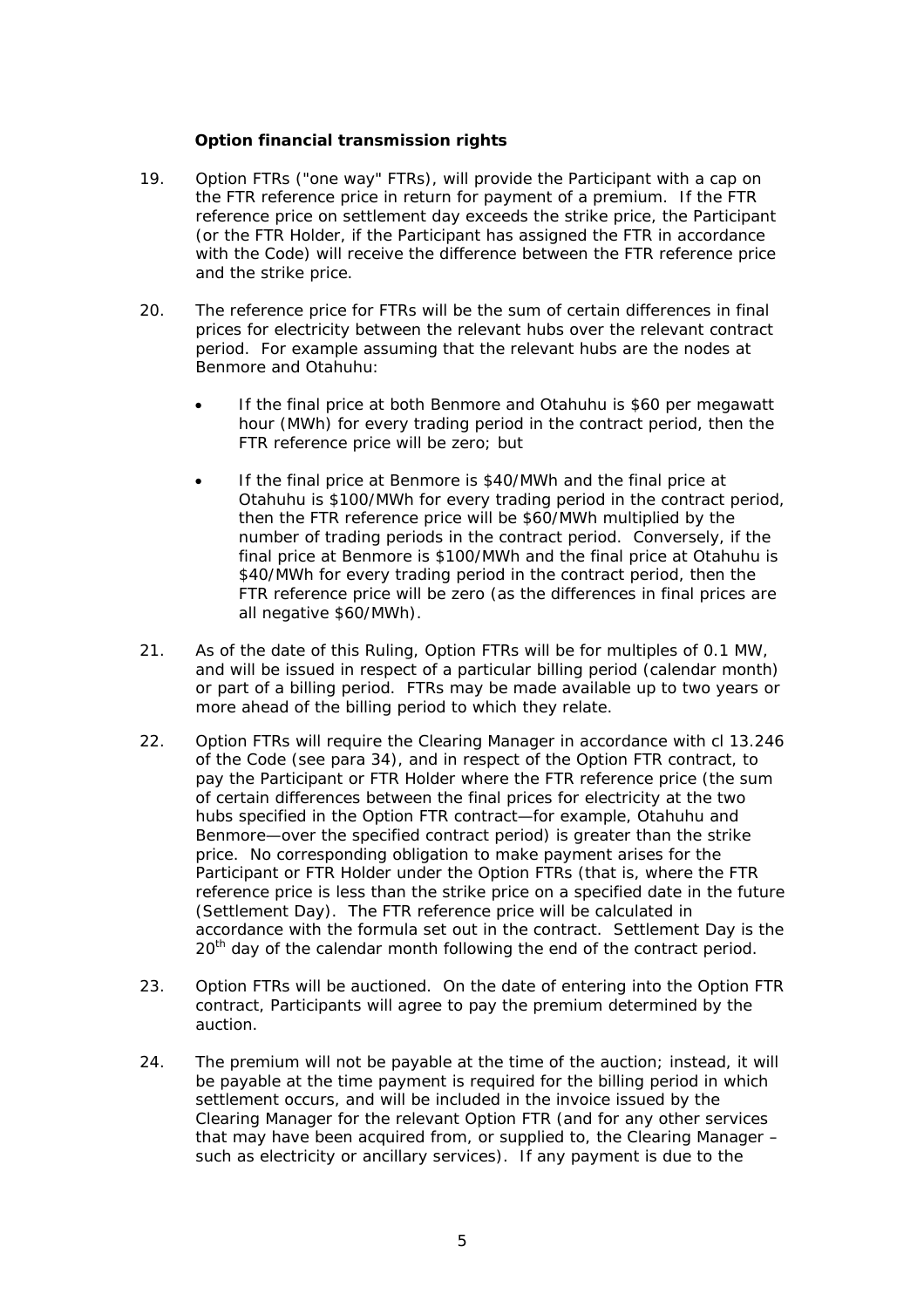Participant or FTR Holder from the Clearing Manager, the premium will be deducted from this amount.

- 25. Option FTRs will initially be split into two sub-types:
	- North Island to South Island, where the Participant or FTR Holder will receive the difference if the price at the relevant South Island hub exceeds the price at the relevant North Island hub (providing hedge protection for, by way of example, North Island generators retailing electricity in the South Island); and
	- South Island to North Island, where the Participant or FTR Holder receives the difference if the price at the relevant North Island hub exceeds the price at the relevant South Island hub (providing hedge protection for, by way of example, South Island generators retailing electricity in the North Island).

# *Terms and conditions of an Option financial transmission right*

- 26. All Option FTRs will be on standard terms and conditions. The standard terms and conditions will provide:
	- the type of FTR (option or obligation);
	- the contract period and contract unit;
	- the relevant hubs or "grid reference points";
	- the formula for calculating the FTR pay-out and total settlement amount;
	- settlement terms; and
	- market disruption and termination events.

# **Financial transmission right auctions**

- 27. FTRs will be allocated to Participants by way of an auction that the FTR Manager will conduct.
- 28. It is currently anticipated that the following would be an appropriate list of Participants. However, entities not listed may be permitted to be Participants in future:
	- a person whose principal business is purchasing or selling electricity;
	- a person who uses in excess of 10 GWh per year of electricity;
	- Her Majesty the Queen in right of New Zealand;
	- A Crown entity named in the Crown Entities Act 2004 that is permitted to enter into a derivative transaction in accordance with subpart 3 of Part 4 of the Crown Entities Act 2004;
	- a State enterprise named in the First Schedule or Second Schedule to the State-Owned Enterprises Act 1986;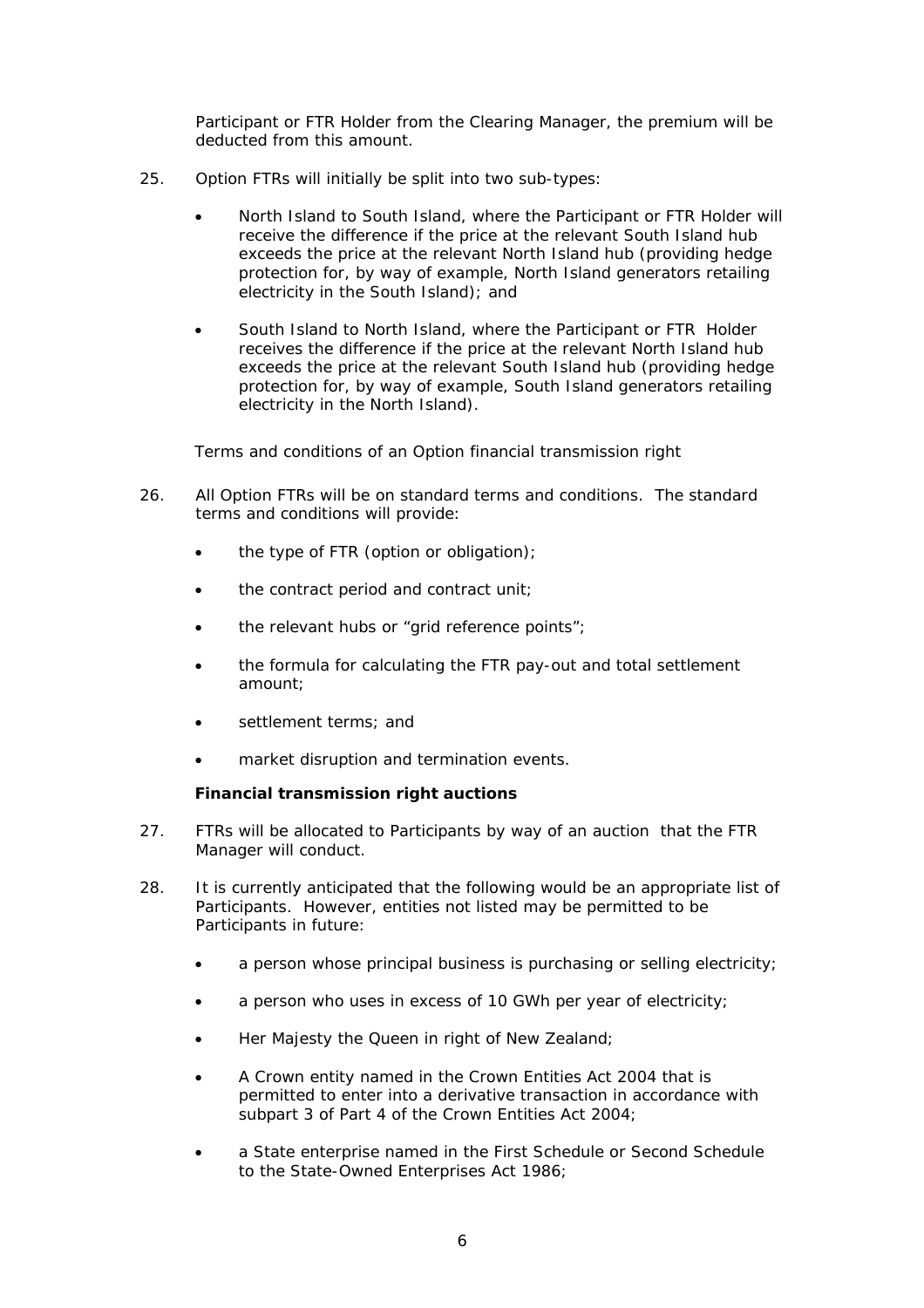- a member of the trade association known as the Major Electricity Users Group;
- a registered bank as defined in the Reserve Bank of New Zealand Act 1989;
- a person whose principal business is the investment of money or who, in the course of and for the purposes of their business, habitually invest money;
- a person who is authorised to carry on the business of dealing in futures contracts under the Securities Markets Act 1988;
- a person authorised in another jurisdiction by the competent authority of that jurisdiction to deal in futures contracts; and
- a person that is a related body corporate of any of the persons listed above.

# *FTR Manager*

- 29. The FTR Manager will be responsible for:
	- preparing and publishing the FTR allocation plan (which the Electricity Authority must approve);
	- collecting relevant information from the grid owner, system operator and Clearing Manager;
	- determining the number of FTRs to be offered in each auction;
	- designing and operating the auction process; and
	- operating the FTR register.
- 30. The FTR Manager will prepare an FTR allocation plan, which will determine the number and nature of FTRs to be offered for auction in respect of a particular FTR period. Schedule 13.5 of the Code sets out the requirements for the FTR allocation plan and provides:

## **Schedule 13.5**

### **Requirements for FTR allocation plan**

- **1 Purpose** 
	- The purpose of this Schedule is to set out the requirements for the **FTR allocation plan** prepared by the **FTR manager** under subpart 6 of Part 13.
- **2 Requirements for design of FTRs** 
	- (1) **FTRs** must be allocated by auction.
	- (2) At a minimum, the FTRs allocated under the **FTR allocation plan** must be **FTRs** between a hub in the South Island and a **hub** in the North Island that would provide a reasonable match with the trading points for exchange–traded futures products or the equivalent **electricity** futures products, and which would enable the volumes of **FTRs** available to reflect inter-**island grid** capacity.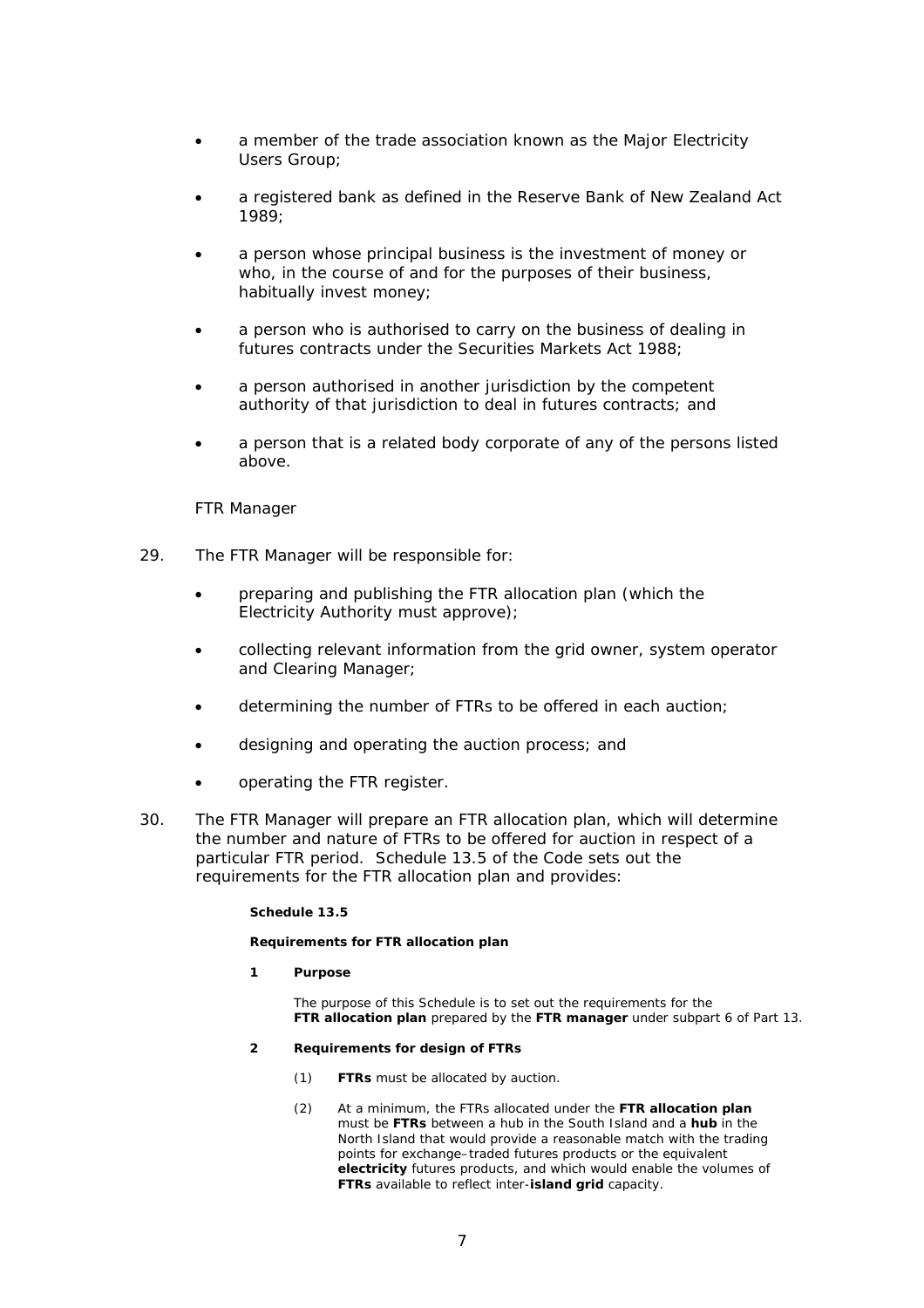- (3) The **FTR manager** must offer **option FTRs** and **obligation FTRs.**
- (4) The **FTRs** offered must include **FTRs** for which the **FTR period** is 1 month.
- (5) Subclause (4) does not prevent the **FTR manager** from offering **FTRs** relating to a shorter **FTR period** in addition to **FTRs** for which the **FTR period** is 1 month.

#### **3 Requirements for FTR auction design**

- (1) The number and nature of the **FTRs** allocated under the **FTR allocation plan** and available for auction must be—
	- (a) supported by a reasonable estimate of the capacity of the **grid** for the relevant period; and
	- (b) set so as to achieve a reasonable balance between the following:
		- (i) ensuring that there is revenue available that is sufficient to settle the **FTRs**:
		- (ii) ensuring that sufficient **FTRs** are available so that **participants** who wish to purchase **FTRs** are able to obtain them.
- (2) The **FTR auction** must be designed to—
	- (a) maximise the value of trade in the auction as determined by the bids made in the auction; and
	- (b) maximise competition in the auction; and
	- (c) minimise costs of participation in the auction.
- (3) The **FTR allocation plan** must include **FTR auction** rules.
- (4) The initial **FTR allocation plan** must specify a plan that seeks to—
	- (a) ensure that, no later than 1 year after the first **FTR auction, FTRs** are available in each **FTR auction** relating to an initial month and to at least each of the 11 months following the initial month; and
	- (b) ensure that the availability of **FTRs** is progressively increased so that, no later than 3 years after the first **FTR auction**, **FTRs** are available in each **FTR auction** relating to an initial month and to at least the 23 months following the initial month.

#### **4 Requirements for FTR grid design**

#### The **FTR grid** must—

- (a) be based on each **grid owner's** forecast of the configuration and capacity of its **grid** for the **FTR period**; and
- (b) make allowance for relevant planned and unplanned outages in accordance with reasonable transmission operating practice.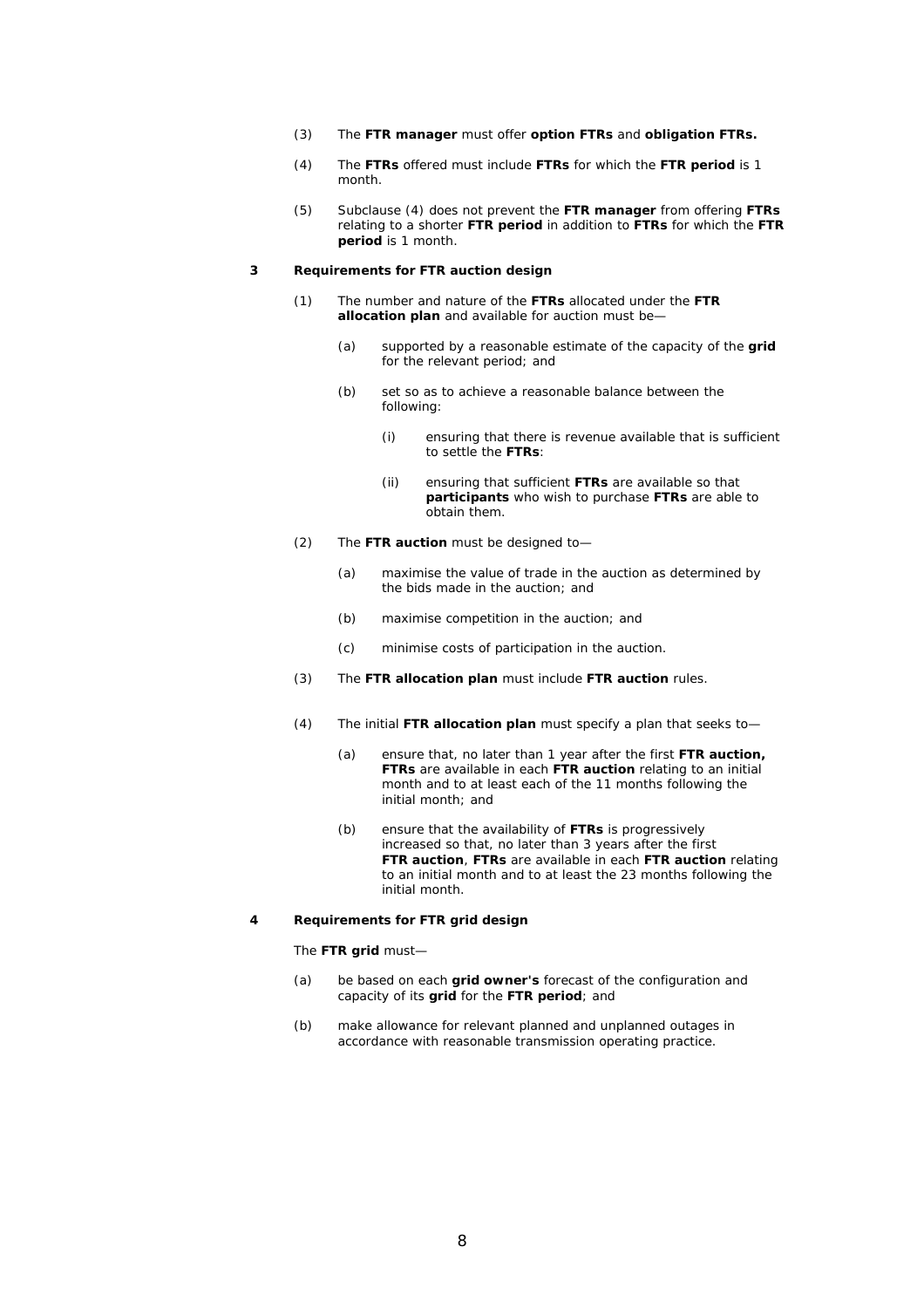31. Clause 13.242 of the Code states that the FTR Manager must create and allocate FTRs. Clause 13.242 provides:

### **13.242 FTR manager must create and allocate FTRs**

- (1) The FTR manager must create and allocate FTRs in accordance with the FTR allocation plan approved under clause 13.240.
- (2) Every FTR must relate to
	- (a) a minimum quantity of **electricity** (in **MW**) of 0.1 **MW**; and
	- (b) an amount of **electricity** (in **MW**) that is a multiple of 0.1 **MW**.

## *Clearing Manager*

- 32. The Clearing Manager will be responsible for:
	- ensuring persons wishing to take part in an FTR auction satisfy the prudential security requirements set out in the Code;
	- collecting and allocating FTR auction revenue, and dealing with all receipts and payments in respect of FTRs, in accordance with Part 14 of the Code;
	- monitoring the prudential position of Participants and FTR Holders and ensuring Participants and FTR Holders maintain acceptable security;
	- managing the FTR account, including making and receiving final payments to and from the FTR account on the maturity of FTRs;
	- making recommendations to the Electricity Authority in relation to market disruption events; and
	- dealing with events of default.
- 33. Clause 13.245 of the Code states that the Clearing Manager must collect and allocate auction revenue. Clause 13.245 provides:

## **13.245 Clearing manager must collect and allocate auction revenue**

The clearing manager must collect the FTR auction revenue and allocate it in accordance with Part 14.

34. Clause 13 246 of the Code states that the Clearing manager must deal with all receipts and payments in respect of FTRs. Clause 13.246 provides:

#### **13.246 Clearing manager must deal with FTR receipts and payments**

 The clearing manager must deal with all receipts and payments in respect of FTRs in accordance with Part 14.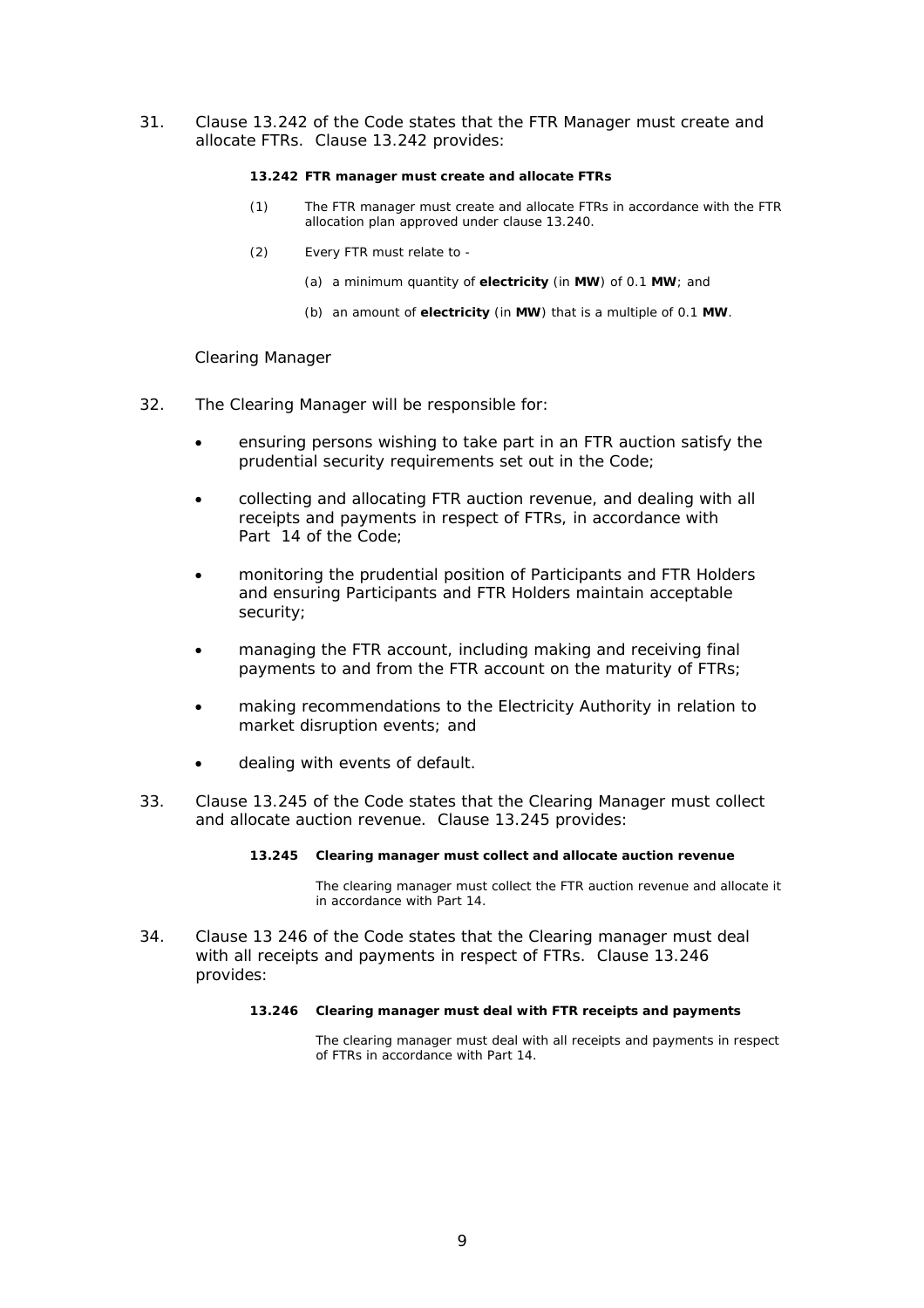35. Clause 13.252 of the Code states that the FTR Manager must provide the following information to the Clearing Manager in relation to each successful bidder in an FTR auction. Clause 13.252 provides:

### **13.252 Information to be provided to clearing manager**

- (1) The FTR manager must provide the following information to the clearing manager in relation to each successful bidder in an FTR auction:
	- (a) the details of each FTR allocated under an FTR auction, including—
		- (i) the period to which the FTR applies; and
		- (ii) whether the FTR is an option FTR or an obligation FTR; and
		- (iii) the formula under which the amount payable or to be paid is to be calculated for the settlement of the FTR:
	- (b) the price at which each FTR has been allocated.
- (2) The FTR manager must provide the information specified in subclause (1) to the clearing manager as soon as practicable and no later than 1 week after each FTR auction.
- 36. Nothing in the Code states that the Clearing Manager is acting as agent for any other person when the Clearing Manager makes or receives payments in respect of an Option FTR.

## *Auction process*

- 37. The FTR allocation plan outlines the FTR auction process which is broadly as set out below:
	- The FTR Manager will first announce an FTR auction. A party wishing to participate in the FTR auction (Participant) will apply to the FTR Manager to do so. The FTR Manager will notify the Clearing Manager that the party wishes to participate in the FTR auction.
	- The FTR Manager will then determine the security that the Participant will need to provide, in accordance with the Clearing Manager's prudential security assessment methodology. This methodology will be based on the Code's current security requirements, which require a Participant to maintain an acceptable credit rating in accordance with cl 14.6 of the Code, or to provide to the Clearing Manager, and maintain, acceptable security in accordance with cl 14.5 of the Code. Acceptable forms of security include cash deposits, unconditional guarantees or letters of credit, security bonds, hedge settlement agreements or any similar securities.
	- Based on information received from the Clearing Manager, the FTR Manager will determine a limit for the Participant in an FTR auction that specifies the maximum liability that the Participant can incur in respect of its bids in the auction.
	- The FTR Manager will establish an "account" for the Participant in the FTR register and record the Participant's auction trading limit.

The FTR Manager will then determine the quantity, type and price of FTRs that will be awarded to different Participants given the available supply of FTRs.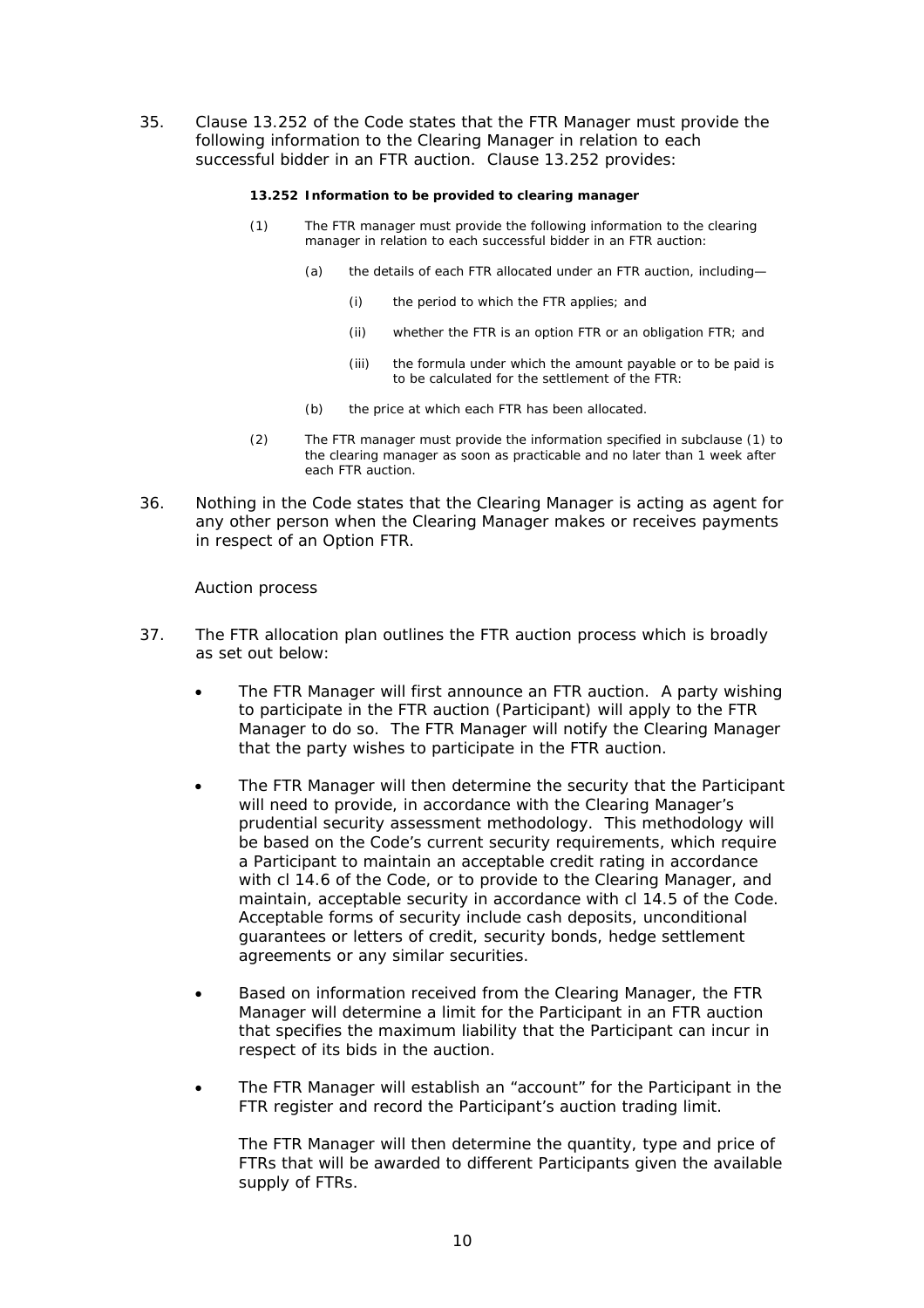As in the electricity market, most FTR markets use uniform fixed pricing rather than pay-as-bid pricing. This means that the price all bidders pay for each FTR type and period will be the price at which the market clears (where supply equals demand). Given the shape of demand curves, which are downward sloping, this is likely to mean all Participants will pay the price bid by the marginal (lowest price) winning bidder.

# *Clearing and settlement*

- 38. Although the detail of the FTR clearing and settlement design is still being determined, it is expected that the following process will apply:
	- Once the auction has been completed, the FTR Manager will record the quantity of FTRs that Participants have purchased into Participants' accounts in the FTR register, and advise bidders of the results of the auction and make the results available on the FTR Manager's website. The FTR Manager will also inform the Clearing Manager of the successful bidders, the details of each FTR allocated, and the price at which each FTR has been allocated.
	- The FTR Manager will subsequently monitor the prudential position of Participants or FTR Holders according to the methodology for determining the minimum level of security developed according to the requirements of the Code. This may involve using the latest clearing prices in FTR auctions and futures market prices as indicators of the expected value of FTRs before the FTR period. If necessary, it may also mean requiring Participants or FTR Holders to adjust their security position in the event of adverse movements in the expected FTR value. Conversely, if price movements are favourable, the Clearing Manager can reduce the level of security that a Participant or FTR Holder is required to hold.
	- At the completion of the FTR contract period, the Clearing Manager will calculate FTR pay-outs and payments required. The Clearing Manager will publish this information on a per megawatt (MW) basis (but not on an individual portfolio basis—portfolio information will only be provided to the Participant or FTR Holder).
	- The Clearing Manager will then issue invoices to Participants or FTR Holders. As with the wholesale electricity market, payment will be required by the 20th of the month following the FTR period.
	- The Clearing Manager will deposit revenue received in relation to FTRs in the FTR account.
	- The FTR Manager will be responsible for calculating the portion of the loss and constraint excess the Clearing Manager must pay into the FTR account each month (in accordance with sch 14.6 of the Code).
	- Any residual loss and constraint excess in the FTR account (that is, an amount remaining in the FTR account that relates to the relevant billing period and is not required to settle FTRs for that billing period) will be treated as loss and constraint excess, and will be paid to the grid owner for allocation to its transmission customers (as is the current position).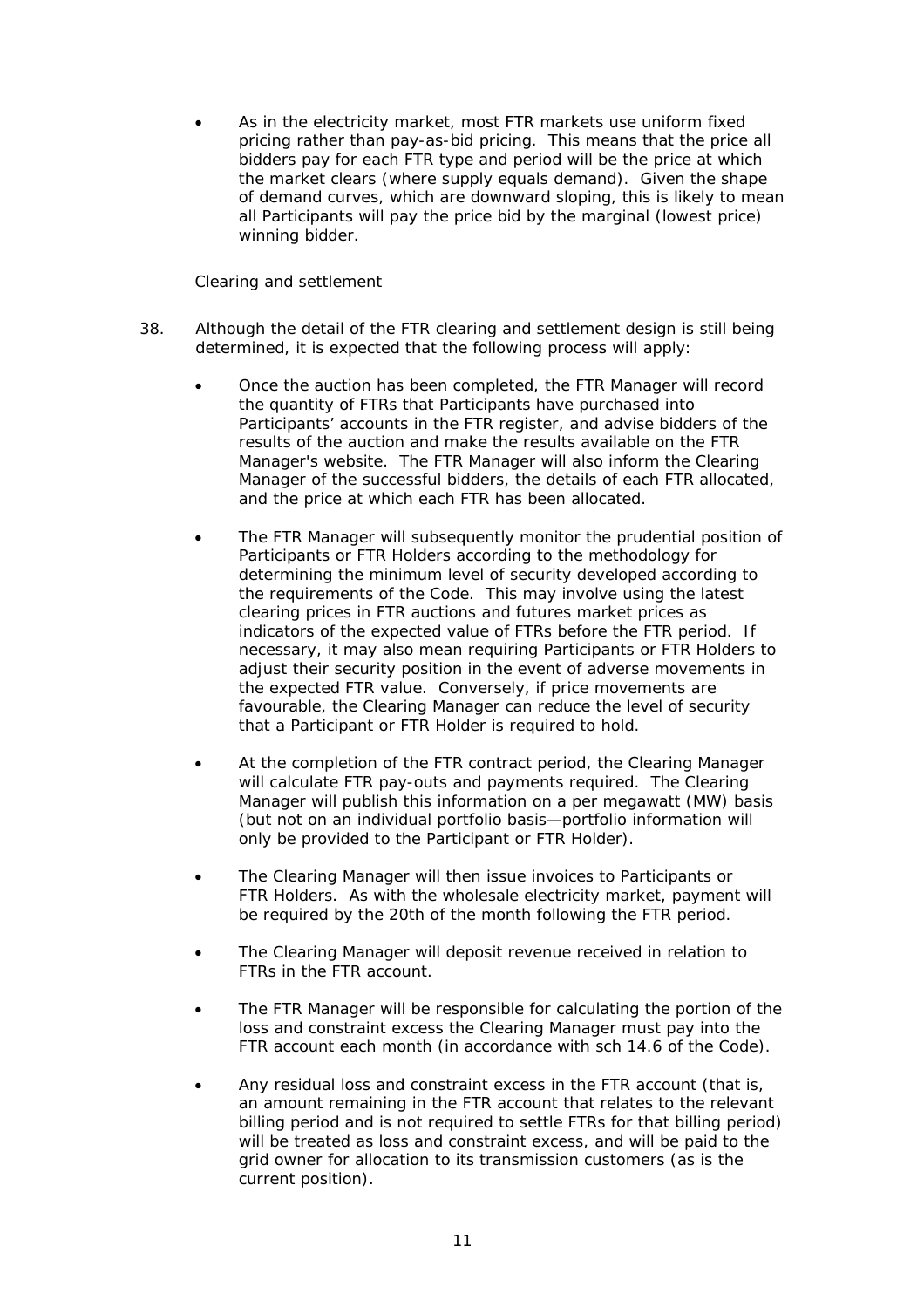Following settlement, the FTR Manager will record in the FTR register that the FTRs have been settled.

## *Invoices and payments*

- 39. The Code requires invoices to be issued two business days after the Clearing Manager receives reconciliation information for the prior billing period (cls 14.36 and 14.44 of the Code).
- 40. Clause 14.36 of the Code provides:

*Invoices to and payments by payers* 

#### **14.36 Issue of invoices**

- (1) 2 business days after the clearing manager receives reconciliation information in respect of the prior billing period from the reconciliation manager in accordance with clause 28(c) of Schedule 15.4, the clearing manager must issue to each purchaser an invoice in respect of the trading period of the billing period to which the reconciliation information applies.
- (2) At the same time as the clearing manager issues invoices under subclause (1), the clearing manager must issue an invoice to each person to whom ancillary service costs have been allocated.
- (3) At the same time as the clearing manager issues invoices under subclause (1) or, if publication of final prices is delayed under clause 13.184 for any trading period in the billing period, 2 business days after the relevant final prices are published, the clearing manager must issue an invoice in respect of the settlement of any amount owing under an FTR and any FTR payment due in respect of an FTR.

#### 41. Clause 14.44 of the Code provides:

*Payments to and from payees* 

#### **14.44 Issue of invoices to payees**

Payee invoices must be issued as follows:

- (a) concurrently with issuing invoices to payers, the clearing manager must issue pro forma invoices to each payee. Each such pro forma invoice must detail the amount that the clearing manager must pay in respect of a billing period upon receiving payment from the payers, subject to clause 14.47 and clause 14.47A and the issue of an actual GST invoice for the amount payable to that payee. Payees must not issue GST invoices for supplies of electricity or ancillary services or ancillary service administrative costs to the clearing manager:
- (b) if the clearing manager issues a pro forma invoice to a payee and the total sum of the items specified in that pro forma invoice is such that the payee is obliged to pay the clearing manager, the payee is deemed to have been issued with an invoice, and the payee is deemed to be, in relation to that invoice, a payer. Clauses 14.36 to 14.54 apply to the payee as if it were a payer for the purposes of issue and payment of the invoice.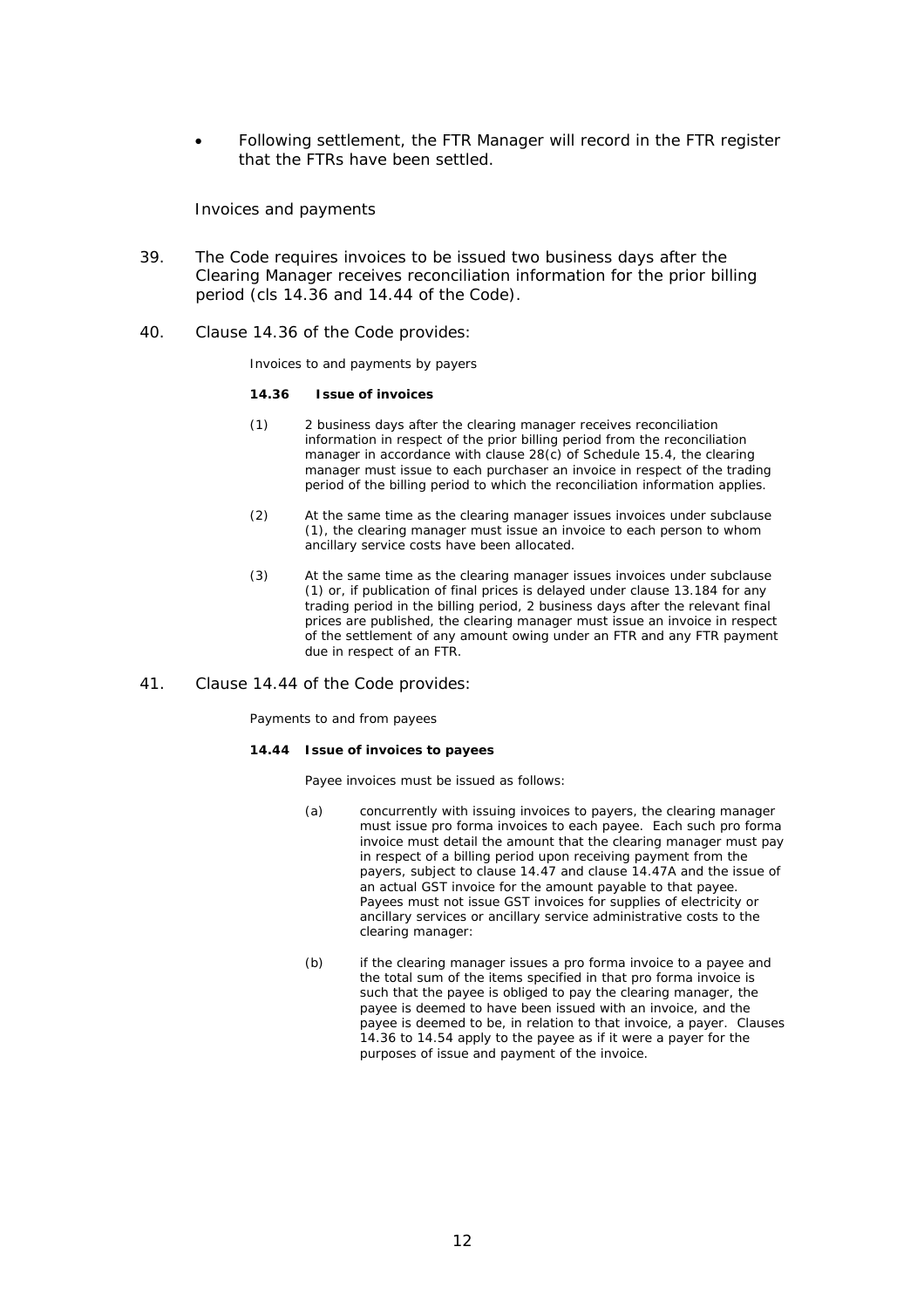42. Clause 14.47A of the Code states that the Clearing Manager must calculate the total amount payable in respect of FTRs and must pay that amount in accordance with the terms of the FTR. Clause 14.47A relevantly provides:

#### **14.47A Payments in respect of FTRs**

- (1) The clearing manager must calculate the total amount payable by the clearing manager in respect of FTRs in respect of the current billing period.
- (2) The clearing manager must publish the amount payable by a person or to a person per MW in respect of FTRs in respect of the current billing period.
- (3) The clearing manager must pay any amount payable in respect of FTRs in respect of the current billing period from the FTR account, in accordance with the terms of the FTR.
- (4) If the total amount required to be paid by the clearing manager in respect of FTRs in respect of the billing period exceeds the amount of all funds in the FTR account available for the settlement of FTRs in the relevant billing period, the clearing manager must amend each amount payable to a person in respect of each FTR for that billing period so that the amount payable is calculated according to the following formula: …
	- (5) Subclause (4) does not apply to an FTR in respect of which the holder of the FTR is required to pay an amount to the clearing manager.

## **Secondary market**

…

- 43. It is expected that over time a secondary market will develop for FTRs. The Code provides that FTRs may be sold or assigned to other persons, providing the purchaser satisfies the requirements that the Code specifies for Participants in the FTR market. That is, the purchaser would need to apply to the FTR Manager for registration of the FTR assignment, and provide the Clearing Manager with the necessary prudential security before the FTR Manager would be able to register the assignment of the FTR on the FTR register (at which time the purchaser would be an "FTR Holder"). The requirements for prudential security and assignment of FTRs are set out in cls 14.3 to 14.6 and 13.248 to 13.250 of the Code respectively.
- 44. Persons who acquire an FTR (or part of an FTR, for example, 0.5 MW of a 1.0 MW FTR) by way of assignment cannot do so otherwise than in accordance with cl 13.248 of the Code. Clauses 13.248(5) and (6) of the Code provide:

### **13.248 Assignment of FTRs**

- (5) An assignment of an **FTR** or part of an **FTR** is not effective unless it is registered on the **FTR register** by the **FTR manager**.
- (6) The **FTR manager** must not register an assignment that is expressed to have effect after the end of the **billing period** to which the **FTR** relates.
- 45. Once an assignee has been registered as the holder of the FTR on the FTR register the assignee replaces the Participant as the counterparty to the FTR.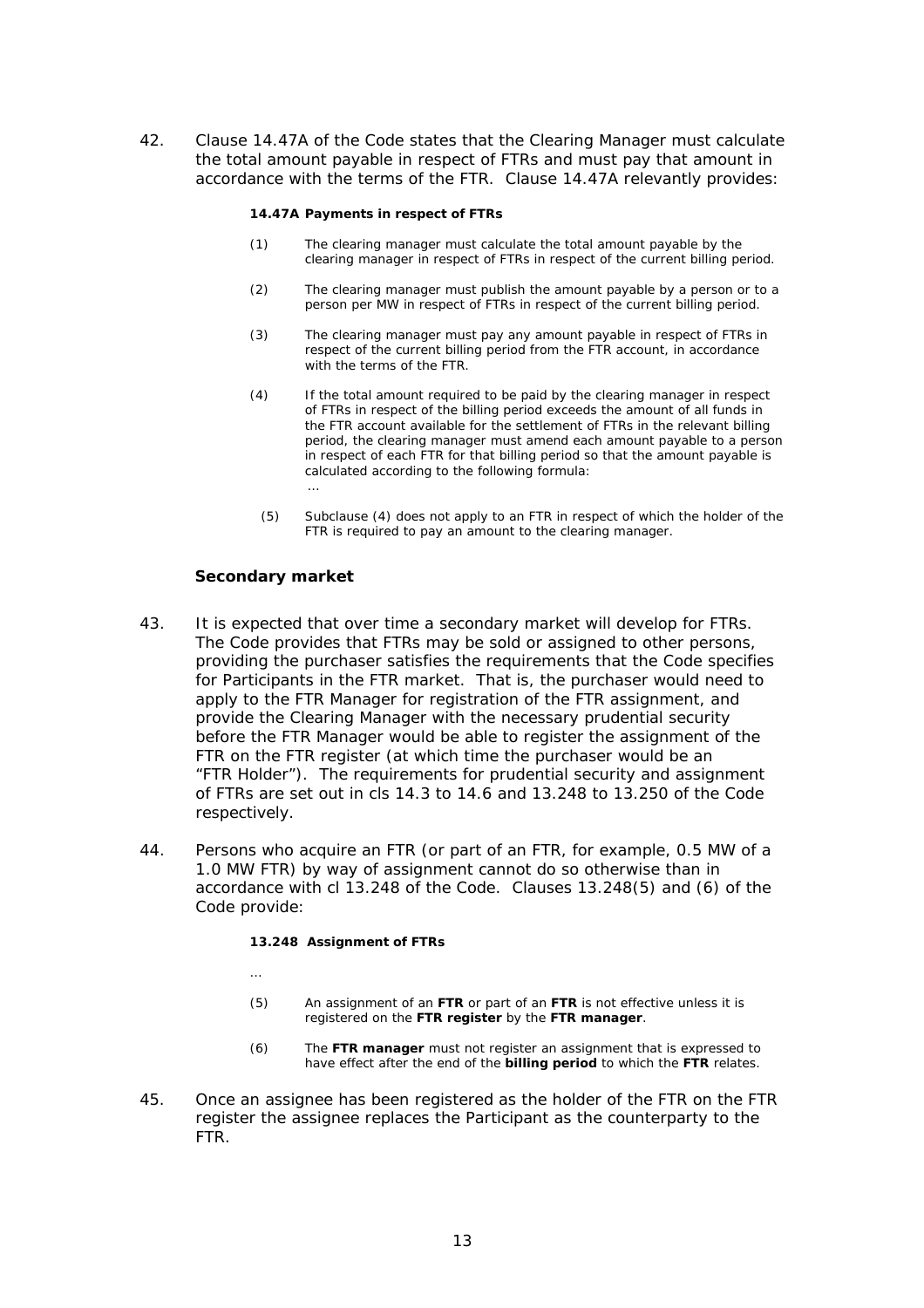46. If the FTR has been assigned under cl 13.248 of the Code and the notification of assignment discloses the price at which the FTR has been assigned, cl 13.249 will apply and the assignee will become liable for the price disclosed when it becomes due on settlement. If the price disclosed in the notification is less than the FTR acquisition cost, the assignor will be liable to pay the difference to the Clearing Manager. If the price disclosed in the notification is more than the FTR acquisition cost, the assignor will be entitled to be paid the difference by the Clearing Manager. Clause 13.249 of the Code relevantly provides:

### **13.249 Liability for FTR payments when FTR assigned and price disclosed**

- (1) This clause applies if—
	- (a) an **FTR** is assigned under clause 13.248; and
	- (b) the notification of assignment discloses the price at which the **FTR** has been assigned.
- (2) The **FTR manager** must provide a copy of the notification of assignment to the **clearing manager**.
- (3) The assignee becomes liable for the price disclosed under subclause (1)(b) when it becomes due on settlement of the **FTR**.
- (4) If the price disclosed in the notification is less than the **FTR payment** in respect of the **FTR** that would, if the assignment had not taken place, become due on settlement of the **FTR**, the assignor becomes liable to pay to the **clearing manager** an amount equal to the difference between the **FTR payment** and the price at which the **FTR** has been assigned.
- …
- (7) If the price disclosed in the notification is more than the **FTR payment** in respect of the **FTR** that would, if the assignment had not taken place, become due on settlement of the **FTR**, the assignor becomes entitled to be paid by the **clearing manager** on settlement of the **FTR** an amount equal to the difference between the **FTR payment** and the price at which the **FTR** has been assigned.

# **Loss and constraint excess**

- 47. FTRs will be underpinned, and payments made by the Clearing Manager to Participants or FTR Holders under the FTRs will be funded, by FTR auction revenue and the "loss and constraint excess".
- 48. The loss and constraint excess is, broadly, the difference between the aggregate amount the Clearing Manager receives from purchasers of electricity in a billing period (calendar month) and the aggregate amount the Clearing Manager pays to generators of electricity.
- 49. Historically the Clearing Manager allocated this loss and constraint excess to the owner of the national grid, which means it was not available to fund an instrument to protect purchasers from the high price under the constraint or generators from the low price. With the introduction of FTRs, the Clearing Manager will retain part of the loss and constraint excess for each billing period and use it to settle FTRs for the corresponding billing period.
- 50. Under cl 14.73 of the Code, the FTR Manager is required to determine the amount of loss and constraint excess that the Clearing Manager must retain and pay to the FTR account on the 20th day of each month following a billing period.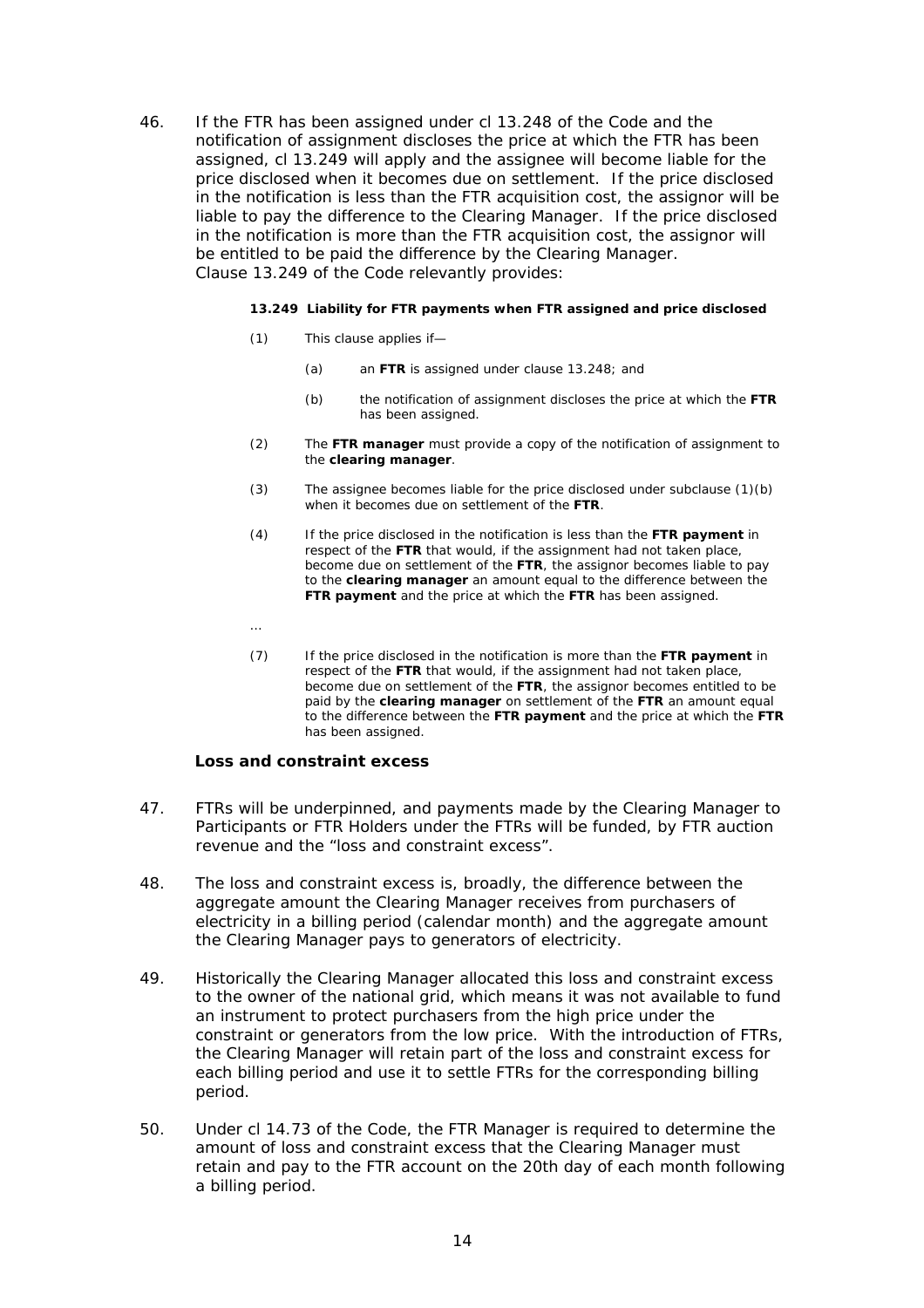- 51. Where the amount retained for a billing period is greater than the amount required to settle the relevant FTRs, the balance will be paid to the grid owner.
- 52. Where the total amount required to be paid to Participants or FTR Holders in respect of FTRs for a billing period exceeds the amount of all funds in the FTR account (which is managed by the Clearing Manager), payments under the FTRs will be prorated and Participants or FTR Holders will receive a scaled amount.

# **Condition stipulated by the Commissioner**

This Ruling is made subject to the following condition:

a) Option FTRs are entered into on arm's length terms.

# **How the Taxation Laws apply to the Arrangement**

Subject in all respects to any condition stated above, the Taxation Laws apply to the Arrangement as follows:

- The supply of an Option FTR is a supply of financial services under s 3(1)(kaa).
- The supply of an Option FTR (being the provision of a financial service as defined in s 3(1)(kaa)) by the Clearing Manager to a Participant or FTR Holder who is not "resident" in New Zealand (as defined in s 2(1)) and who is outside New Zealand at the time the services are performed is subject to GST at the rate of 0% under ss 11A(1)(k) and 14(1B)(a), provided that s 11A(2) does not apply.
- The premium paid by a Participant or FTR Holder to the Clearing Manager to acquire an Option FTR is "consideration" (as defined in s 2(1)) for the supply of the Option FTR.
- Amounts paid by the Clearing Manager to a Participant or FTR Holder in performance of the Clearing Manager's obligations in respect of an Option FTR are not an adjustment to the "consideration" (as defined in s 2(1)) paid by the Participant or FTR Holder to the Clearing Manager for the supply of the Option FTR.
- Amounts paid by the Clearing Manager to a Participant or FTR Holder in performance of the Clearing Manager's obligations in respect of an Option FTR are not "consideration" (as defined in s 2(1)) for any "taxable supply" (as defined in s 2(1)) made by the Participant or FTR Holder to the Clearing Manager.
- Amounts paid by a Participant or FTR Holder (in the event that the Option FTR has previously been assigned) to the Clearing Manager in performance of the Participant's or FTR Holder's (as appropriate) obligations in respect of an Option FTR that has been assigned to another FTR Holder are not "consideration" (as defined in s 2(1)) for any "taxable supply" (as defined in s 2(1)) made by the Clearing Manager.